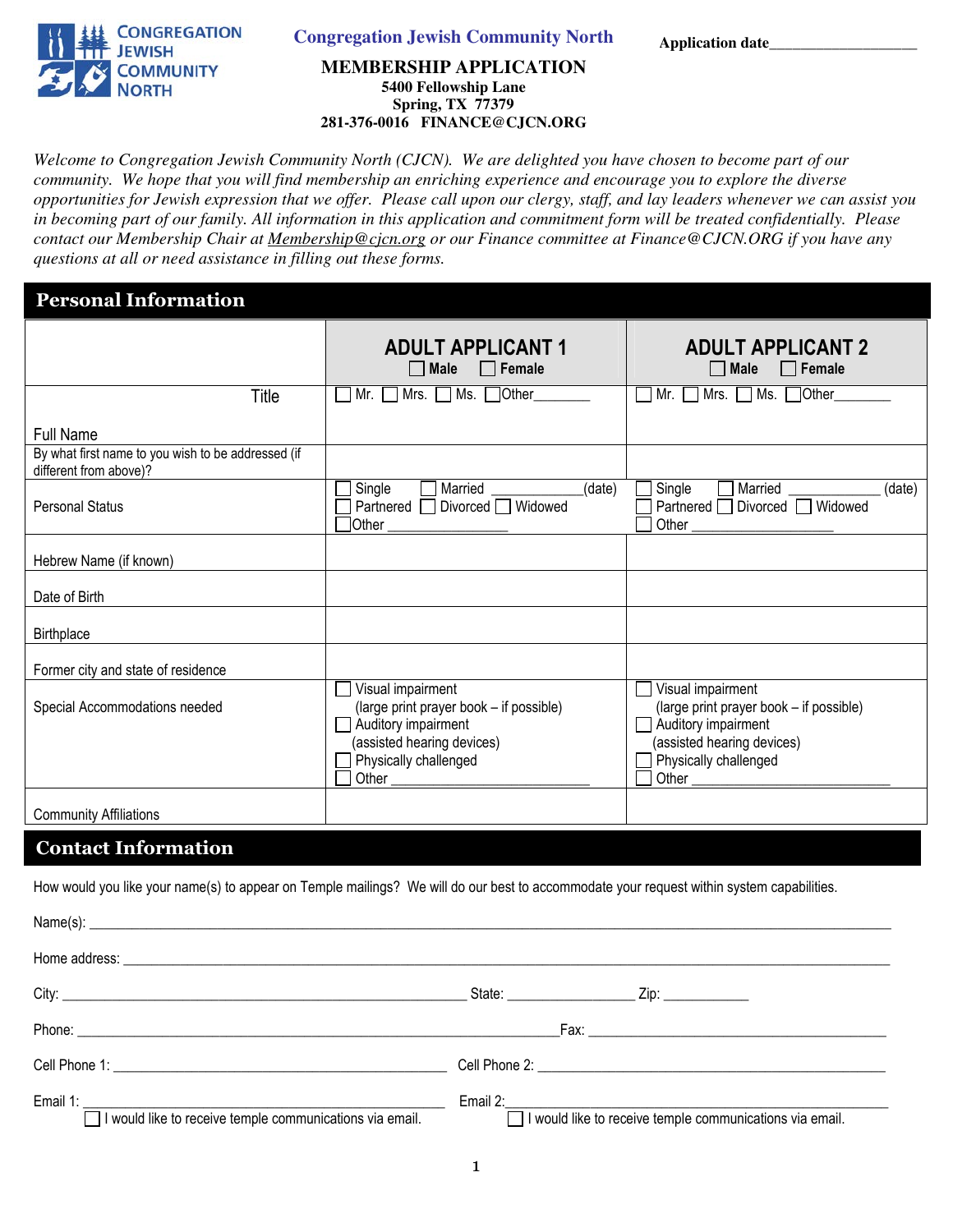### Religious Background

|                                                     | <b>Adult Applicant 1</b> | <b>Adult Applicant 2</b> |
|-----------------------------------------------------|--------------------------|--------------------------|
| Religious background in which you were raised       | Conservative<br>Reform   | Conservative<br>Reform   |
|                                                     | Other<br>Orthodox        | Other<br>Orthodox        |
|                                                     | Jewish unaffiliated      | Jewish unaffiliated      |
| If not Jewish, are you interested in conversion?    | Yes.<br>Not sure<br>No.  | Not sure<br>Yes<br>No.   |
| If you became Jewish as an adult, please provide    |                          |                          |
| Date, Congregation, City                            |                          |                          |
| Bar/Bat Mitzvah (if applicable)                     |                          |                          |
| Date, Congregation, City                            |                          |                          |
| Confirmation (if applicable)                        |                          |                          |
| Date, Congregation, City                            |                          |                          |
| Please list your most recent or current affiliation |                          |                          |
| Please list any relatives who are CJCN members      |                          |                          |
| Have you ever been a member of another              |                          |                          |
| synagogue? If so, when?                             |                          |                          |

# Business Information

|                             | <b>Adult Applicant 1</b> |                                       | <b>Adult Applicant 2</b> |
|-----------------------------|--------------------------|---------------------------------------|--------------------------|
|                             |                          |                                       |                          |
| Occupation/Title            |                          |                                       |                          |
| Area of specialization      |                          |                                       |                          |
| Employer                    |                          |                                       |                          |
| Address                     |                          |                                       |                          |
| City, State, Zip            |                          |                                       |                          |
| <b>Business Phone</b>       |                          |                                       |                          |
| <b>Business Fax</b>         |                          |                                       |                          |
| <b>Business Email</b>       |                          |                                       |                          |
| How did you find us?        |                          |                                       |                          |
| <b>Yahrzeit Information</b> |                          |                                       |                          |
| Name                        |                          | Date of death<br>Before/After sundown | Family Relationship      |
|                             |                          |                                       |                          |
|                             |                          |                                       |                          |
|                             |                          |                                       |                          |

Please attach a separate sheet for additional names.

Request information on memorial plaque at Congregation Jewish Community North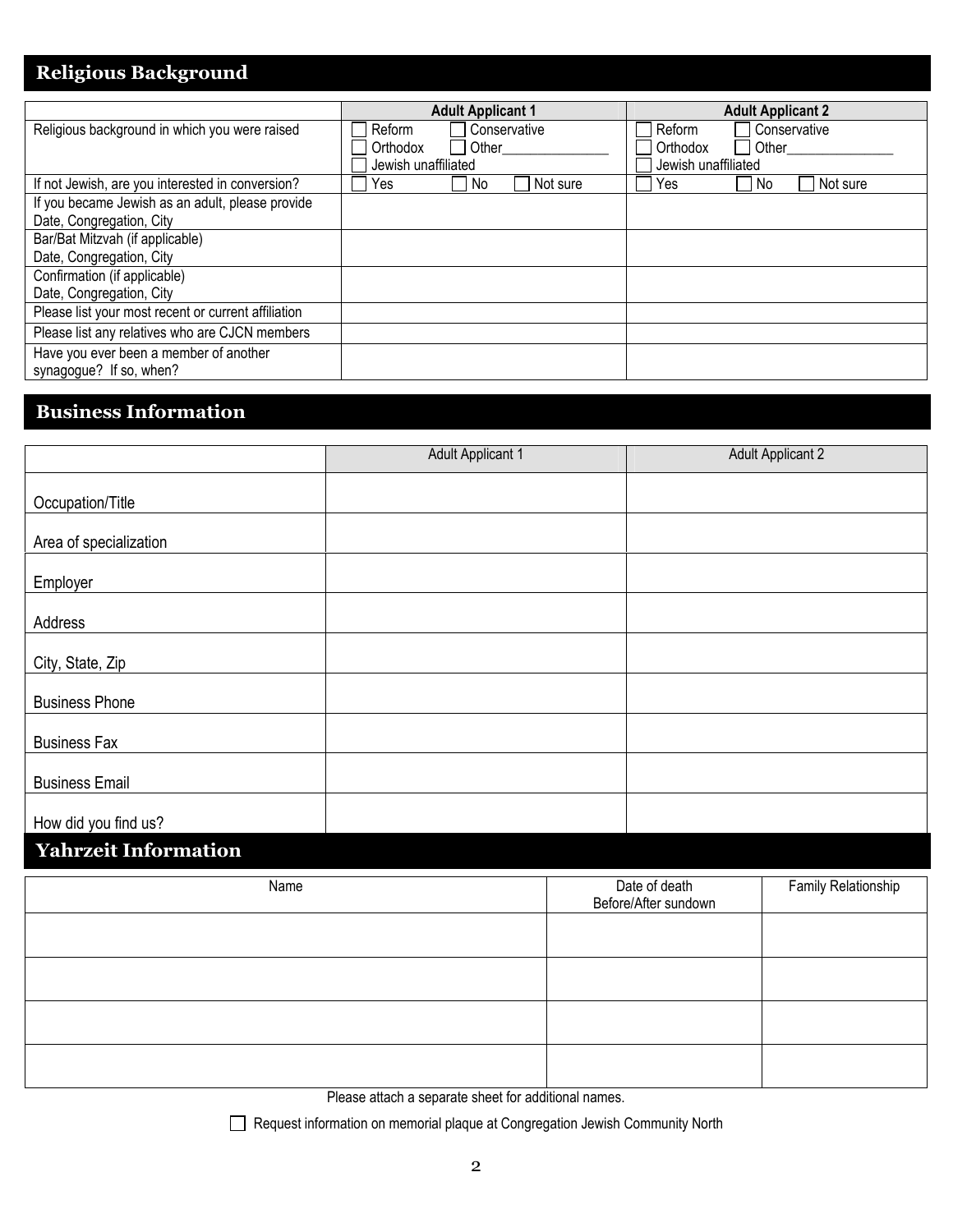| <b>Children's Information</b>                                             |                                |                                           |                                     |                                |
|---------------------------------------------------------------------------|--------------------------------|-------------------------------------------|-------------------------------------|--------------------------------|
|                                                                           | Child 1<br>Female<br>Male      | Child 2<br>Female<br>Male<br>$\mathbf{I}$ | Child 3<br>Female<br>Male<br>$\Box$ | Child 4<br>Female<br>Male      |
| First and middle name                                                     |                                |                                           |                                     |                                |
| Last name<br>(if different)                                               |                                |                                           |                                     |                                |
| Hebrew name<br>(if known)                                                 |                                |                                           |                                     |                                |
| Birth date (and grade if<br>applicable)                                   |                                |                                           |                                     |                                |
| Address<br>(if not living with you)                                       |                                |                                           |                                     |                                |
| Marital status                                                            | Single<br>Married<br>Partnered | Single<br>Married<br>Partnered            | Single<br>Married<br>Partnered      | Single<br>Married<br>Partnered |
| Is this child being raised in<br>the Jewish faith?                        | No<br>Yes                      | Yes<br>No                                 | No<br>Yes                           | No<br>Yes                      |
| Will this child be attending<br>Religious School at CJCN?                 | No<br>Yes                      | Yes<br>No<br>$\blacksquare$               | No<br>Yes<br>$\blacksquare$         | No<br>Yes<br>$\blacksquare$    |
| Bar/Bat Mitzvah:<br>Date, Congregation, City                              |                                |                                           |                                     |                                |
| Confirmation:<br>Date, Congregation, City                                 |                                |                                           |                                     |                                |
| If previously attended<br>Religious School, list<br>Congregation and City | $\cdot$                        |                                           |                                     |                                |

If you have more than four children, please attach an additional page.

# Emergency Contact Information